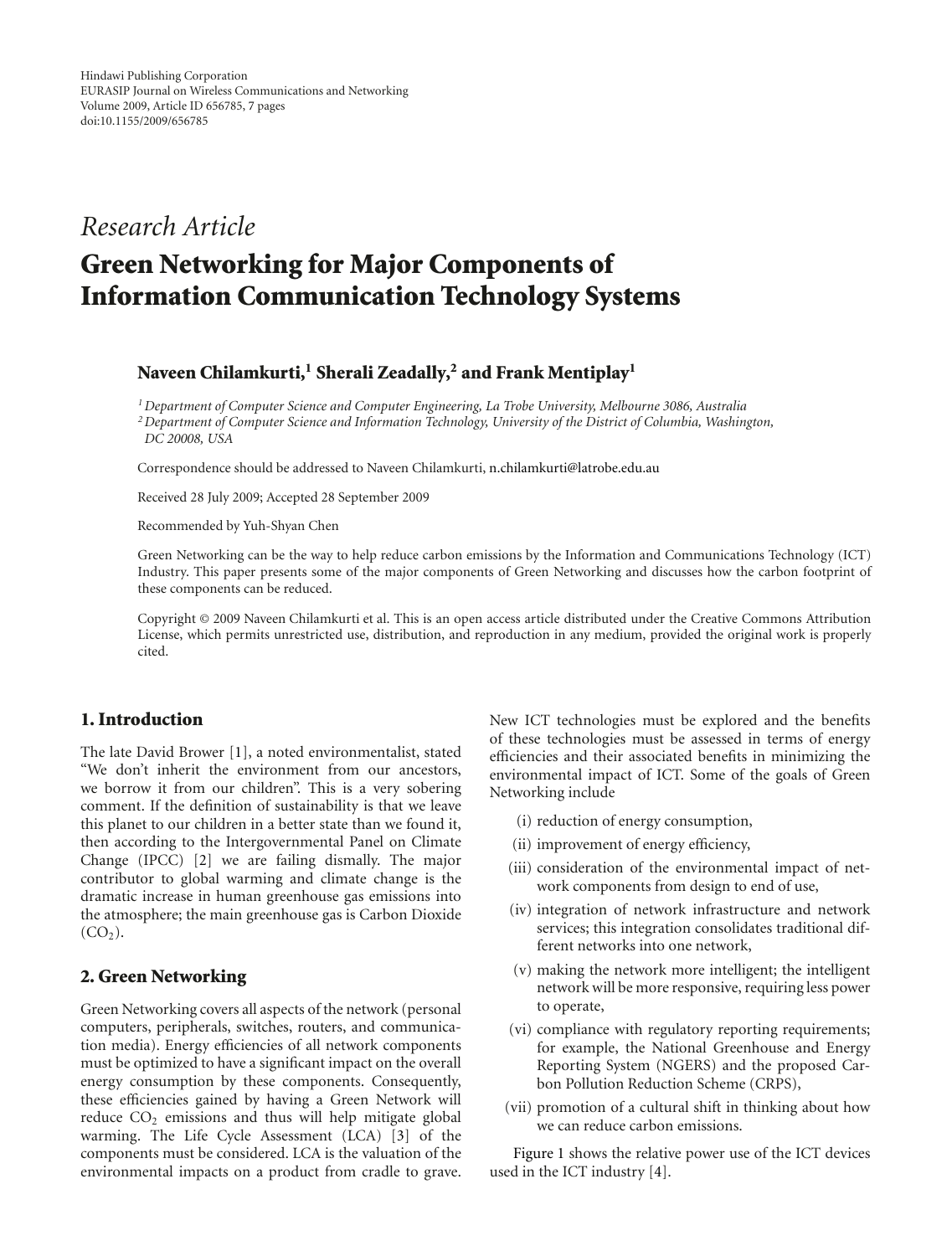

Figure 1: Power usage of ICT devices.

#### **3. Network Components**

According to Gartner [4], desktop computers and monitors consume 39% of all electrical power used in ICT. In 2002, this equated to 220 Mt (millions tons of  $CO<sub>2</sub>$  emission).

To reduce the carbon footprint of desktop PCs, their usage must be efficiently managed. Old Cathode Ray Tube monitors should be replaced with Liquid Crystal Display screens which reduce monitor energy consumption by as much as 80% [5]. Replacing all desktop PCs with laptops would achieve a 90% decrease in power consumption [5]. Energy can also be saved by using power saving software installed on desktops and running all the time. The power saving software controls force PCs to go into standby when not in use. Another option is to use solid state hard drives that use 50% less power than mechanical hard drives [6].

When considering the Local Area Network (LAN) network infrastructure, probably the most power hungry device is the network switch. Modern network switches perform various network infrastructure tasks and as a result use considerable power. PoE (Power over Ethernet) is a relative new technology introduced into modern network switches. PoE switch ports provide power for network devices as well as transmit data. PoE switch ports are used by IP phones, wireless LAN access points, and other networkattached equipment. PoE switch port can provide power to a connected device and can scale back power when not required.

To reduce power consumption and equivalent  $CO<sub>2</sub>$ emissions from a network switch, several techniques are available.

One solution is to use a highly efficient power supply within the network switch. A typical PoE network switch has a large number of IEEE Class 3 devices (e.g., an IP phone) attached, with each device consuming up to 15.4 watts of power. A typical high end switch will have about 384 ports. This switch will require about 5.9 KW of power.

An 80% efficient power supply would require 7.3 KW. A 90% efficient power supply would require 6.5 KW. By using a highly efficient power supply we can save up to 800 W.

Assuming that the devices connected to the network switch were turned on all the time for a year, then a 90% efficient power supply could save 7200 Kilowatt-hours per year per network switch. Assuming that electricity is generated from a coal fired power station, then one Kilowatthour of electricity is equivalent to  $0.537$  Kg of CO<sub>2</sub> [7]. Therefore, increasing the efficiency of the power supply of the network switch from 80% to 90% will result in a saving of 3866 Kg of  $CO<sub>2</sub>$  emissions per network switch per year. Assuming electricity costs \$0.15/Kilowatt-hour, this would result in a saving of about \$1080 per network switch per year in electricity costs alone.

Another solution is to use power management software built into the network switch. With power management software, we can instruct the network switch to turn off ports when not in use, for example, if we consider an attached device such as an IP phone that was only used during office hours (9 am till 5 pm). If each phone consumed 15.4 Watts and was turned off for about 16 hours a day, this would equate to a saving of  $15.4 W \times 16$  hours  $\times 365$  days = 89,936 kilowatt-hours per port per year.

#### **4. Network Integration and Network Services**

Initially the network infrastructure was only required to allow connectivity between devices on a network. In the past, data and voice traffic used to be on different networks. This produced inefficiencies and required the duplication of resources. With the wide adoption of Voice over IP (VoIP), the separate infrastructures were replaced with one unified, converged network supporting both data and voice traffic.

The introduction of VoIP requires the network infrastructure to provide new network services. In the case of voice traffic, which requires low latency, QoS (Quality of Service)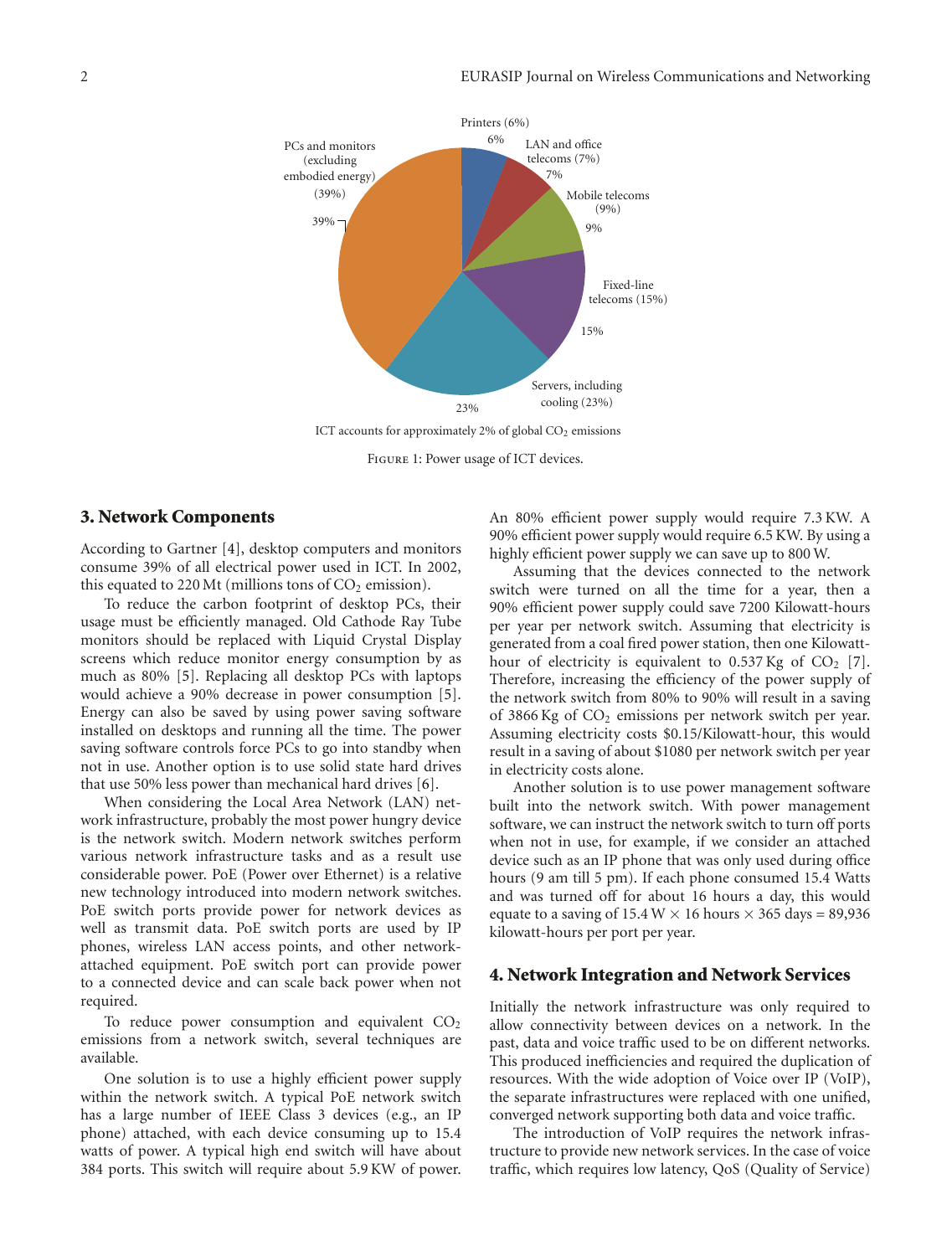was introduced. This required network devices to support QoS.

As networks became more critical in daily business operations, additional network services were required. Network infrastructure devices were required to support VPNs (Virtual Private Networks) and data encryption also. The new integrated network infrastructure with its network services will make the network more energy efficient and reduce the carbon footprint of the network infrastructure.

#### **5. Data Centers**

The main issue with Data Centers, with respect to Green Networking, is their inefficient use of electrical power by the Data Center components. In addition, electrical power generation from coal becomes a critical issue. Data centers store a vast amount of data used on a daily basis by users, companies, government, and academia. As the demand for data has increased so has the size of Data Centers. Consequently, the power consumed has also increased. In 2003, a typical Data Center consumed about 40 Watts per square foot energy, and in 2005 this figure has been raised to 120 Watts/sq ft energy [8], and it is anticipated that this figure will continue to rise. Rack density, which is number of devices per rack, within the Data Center has also increased. This increase in rack density directly increases the heat load, which needs to be dissipated in form of cooling. Some Data Centers have got to a point where the local electricity supplier cannot supply further electricity. The typical Data Center consists of blade servers, storage devices, and multiprocessor servers. These servers are housed in racks placed in rows on a raised floor. The raised floor allows for power distribution, data cable distribution, and cooling ducts. In a recent report, Gartner [4] predicts that in the future (we are already in 2009!) many organizations will spend more on annual IT energy bills than they will be spending on servers.

The main components of the network infrastructure of a Data Center are the data cabling and switches. The power consumption distributions within a typical Data Center are shown in Figure 2.

Due to the high power consumption by Data Centers, there are some proposed solutions to save energy and make Data Centers more energy efficient. Some of the solutions include

- (i) taking the Data Center to the power source instead of taking the power source to the Data Center,
- (ii) consolidation,
- (iii) virtualization,
- (iv) improved server and storage performances,
- (v) power management,
- (vi) high efficiency power supplies,
- (vii) improved data center design.

Traditionally the electrical power needed for Data Centers is supplied by the electricity grid. Using alternate energy sources at the Data Center is often impractical. The solution is to take the Data Center to the energy source. The energy source could be solar, wind, geothermal, or some combination of these alternate forms of energy. Instead of the power traveling great distances, the data would need to travel great distances. For this to be feasible, we would require a broadband network infrastructure.

*5.1. Consolidation.* Going through a systematic program of consolidating and optimizing your machines and workloads can achieve increased efficiencies at the Data Center.

*5.2. Virtualization.* With new virtualization software available, it is possible to reduce the number of physical servers required for a system. Each physical server can host many virtual servers. Virtualization efficiency gains are made possible because of the utilization of CPU potential within the server. Typically a server running without virtualization might run at only 5% of full utilization, with virtualization the CPU can run up to 80% of full utilization.

Virtualization is one of the main technologies used to implement a "Green Network". Virtualization is a technique used to run multiple virtual machines on a single physical machine, sharing the resources of that single computer across multiple environments. Virtualization allows pooling of resources, such as computing and storage that are normally underutilized. Virtualization offers the following advantages: less power, less cooling, less facilities, and less network infrastructure. For example, assume a server room has 1000 servers, 84 network switches, consumes 400 K*·*W of electricity for ICT equipment, 500 K*·*W of electricity for cooling and requires 190 square meters of floor space. With virtualization we could typically reduce the number of physical servers. The power required for the ICT equipment would be reduced significantly and power required for cooling will be reduced, and the floor space required will only be about 23 square meters. We note that not only the power required for the servers has reduced but so have the cooling, network infrastructure, and floor space requirements.

Virtualization can also be used to replace the desktop. With desktop virtualization we can use a thin client consuming little power (typically 4 Watts). The image and all other programs required by the client can be downloaded from one of the virtualization servers. Virtualization can be successfully used in the educational and training environment. A student requiring a complete network of client, server, and interconnects, which would normally require a number of hardware components, can now be done using a single PC.

*5.3. Improved Server and Storage Performances.* New multicore processors execute at more than four times the speed compared to previous processors and use new high speed disk arrays with high performance. 144-gigabyte Fiber Channel drives can reduce transfer and improve efficiencies within the Data Center.

*5.4. Power Management.* It is estimated that Servers use up to 30% of their peak electricity consumption when they are idle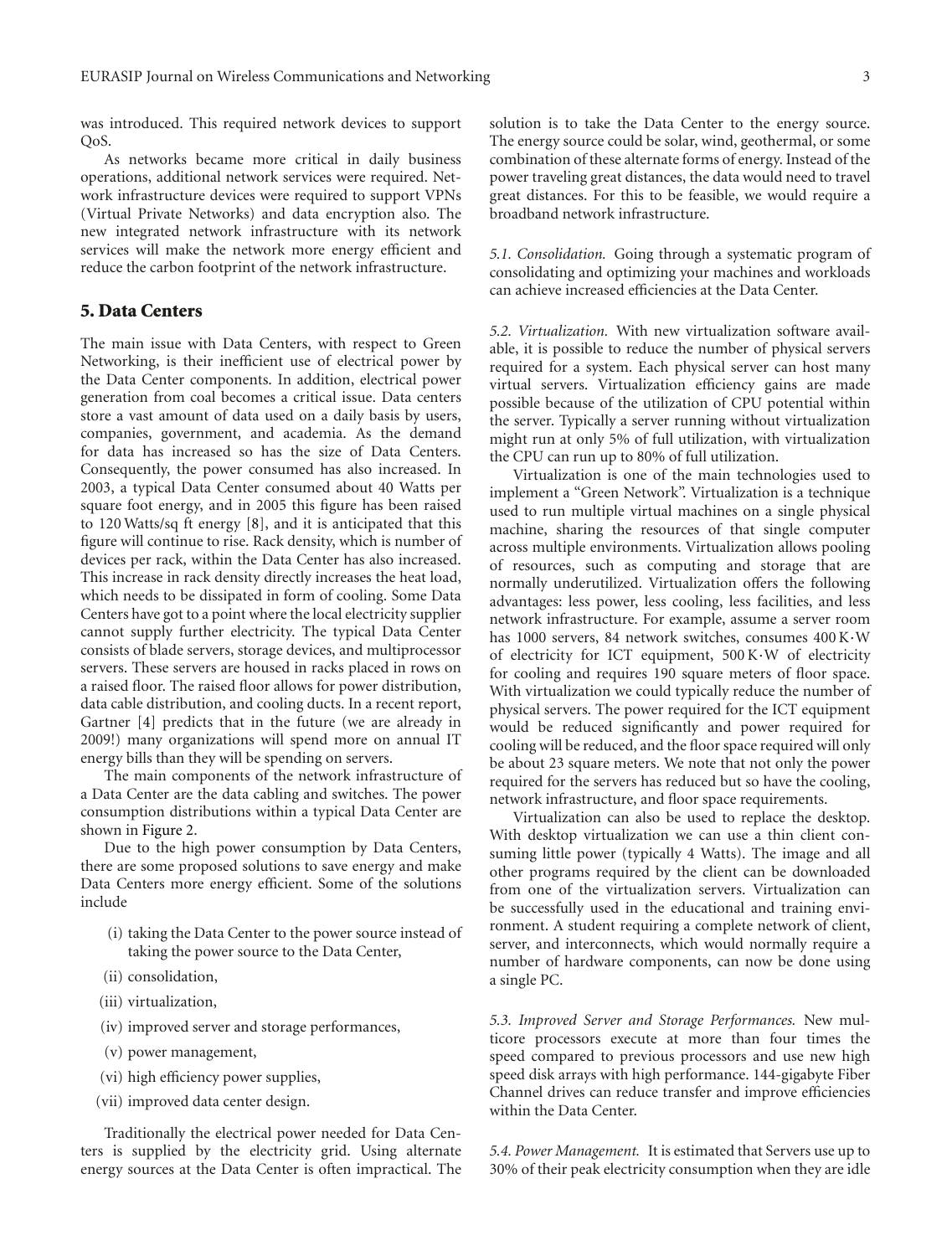

Figure 2: Power Consumption within a Data Center.

[9]. Although power management tools are available they are not necessarily being implemented. Many new CPU chips have the capacity to scale back voltage and clock frequency on a per-core basis and this can be done by reducing power supply to the memory. By implementing power management techniques, companies can save energy and cost.

*5.5. High Efficiency Power Supplies.* The use of high efficiency power supplies should be considered in all Data Center devices. Poor quality power supplies not only have low power efficiencies, but the power efficiency is also a function of utilization. With low utilization we achieve lower efficiency in the power supply. For every watt of electrical power wasted in a Data Center device, another watt is used in extra cooling. Therefore, investing in high efficient power supplies can double power savings. Another issue with power supply is that quite often Data Center designers overestimate power supply needs. With more accurate assessment of the power requirements of a device, we can achieve high efficiency and energy savings.

*5.6. Improved Data Center Design.* When considering improved Data Center design, we must consider electrical power production and distribution, cooling design, data cabling layout, UPS (Uninterruptible Power Supply) design as well as server and data storage design. One new approach is the use of a modular Data Center design. A modular Data Center design is a pod-based design that creates energy-efficient building blocks that could be duplicated easily in Data Centers of any size. A pod is typically a collection of up to 24 racks with a common hot or cold aisle along with a modular set of power, cooling, and cabling components.

When considering electrical power production and cooling design, one possible solution could be *cogeneration*. Cogeneration is not a new technology but it could be well suited to the Data Center environment. Cogeneration is the

production of electricity and heat from a single process. With traditional Data Centers, using the electricity grid might produce about 1 ton CO<sub>2</sub>/MWatt per hour, but with cogeneration we could reduce this figure to 0.45 ton  $CO<sub>2</sub>/MW$ att per hour [10].

To measure the efficiency of a Data Center, the Green Grid initiative proposed the use of two measureable metrics [4]: a Power Utilization Effectiveness (PUE) parameter and a Data Center Infrastructure Efficiency (DCiE) parameter. PUE is defined as the total facility power (including Power Distribution Units, generators, UPS, and cooling systems) divided by IT equipment power (including all IT equipment such as servers, storage devices, and network switches), while DCiE is the reciprocal measure (1/PUE) of PUE. These measures provide benchmarks for comparing the overall energy efficiency of a Data Center, establishing trends, and for measuring the effectiveness of design changes. For example a PUE of 2.0 would indicate that for every watt of IT power, an additional watt is consumed to cool and distribute power to the IT equipment. The ideal PUE value is 1.0 corresponding to a Data Center where all of the electrical grid power supplied to a Data Center is devoted to IT equipment and no power is used for cooling and power distribution. For example, Google [11] quotes that its first Container based Data Center, established in 2005, has a PUE of 1.25. The facility consists of 45 containers with 1000 servers per container and supports 10 MW of IT equipment load.

#### **6. Cloud Computing**

In an ideal computing world, all we will need is an Internet connection. This can be a thin client consuming 4 Watts or a small wireless device. We will not need hardware beyond an Internet connection device. All services could come from the "Cloud". Web services, data storage services, backup services, applications could be provided by service providers operating within the "Cloud". For this to happen the Cloud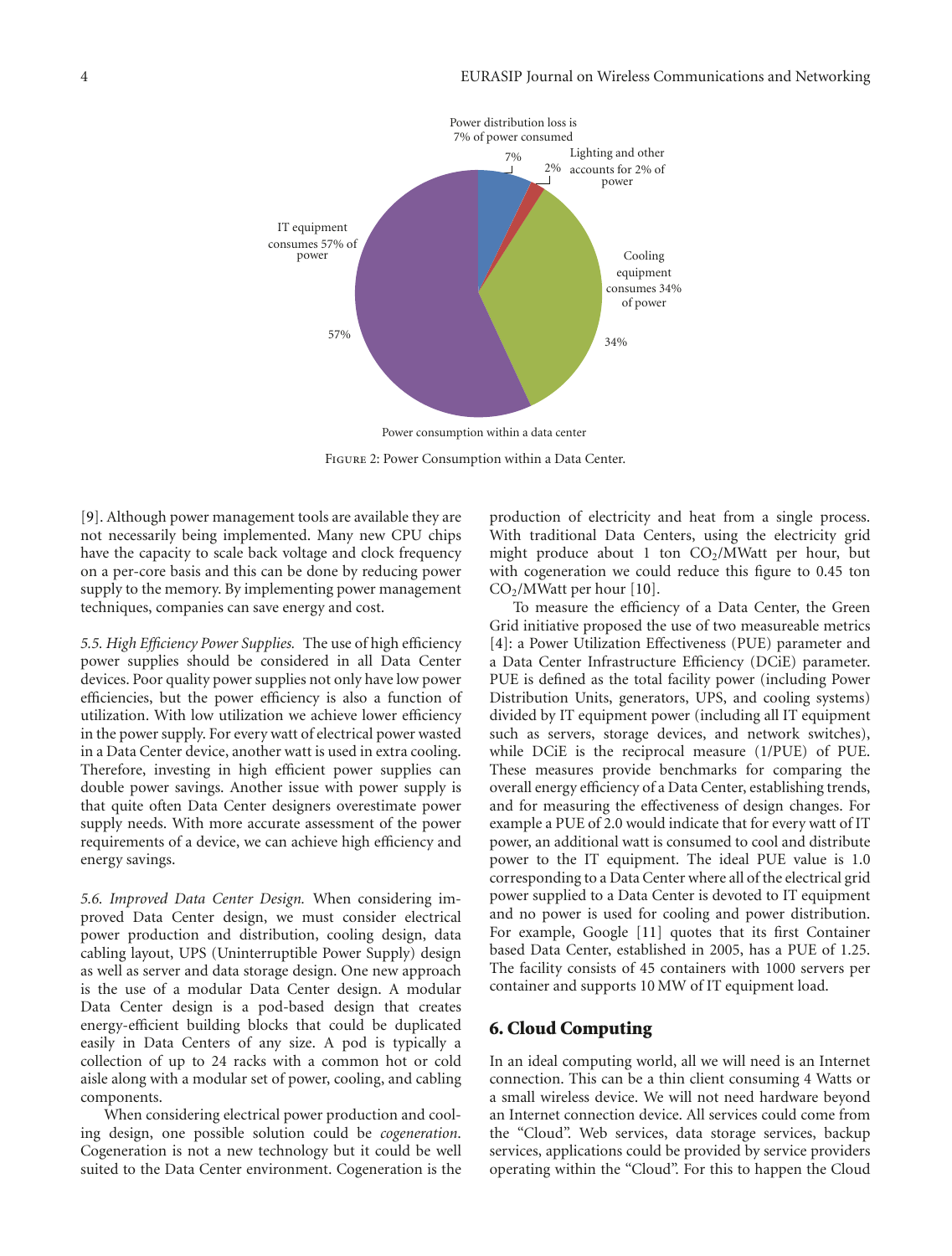must provide broadband bandwidth, security to users, and should be reliable.

From a company's point of view, many of its IT resources could be virtualized or outsourced. Virtualization reduces hardware requirements, needs less maintenance, and requires less capital outlay. Most of the company's resources would be hosted by service providers within the cloud, including data storage and other services.

From a Green Networking point of view, "Cloud Computing" offers the promise of low power devices consuming little electricity and connected to highly efficient "Cloud" networks which have been optimized for minimal power consumption.

"Cloud Computing" can be considered "Green Networking" through the efficiencies gained using "Cloud Computing". "Cloud Computing" offers the following advantages:

- (i) consolidation—redundancy and waste,
- (ii) abstraction—decoupling workload from physical infrastructures,
- (iii) automation— removing manual labor from runtime operations,
- (iv) utility Computing—enabling service providers to offer storage and virtual servers that ICT companies can access on demand.

## **7. Broadband Telecommunications and Applications**

The proposed Australian NBN (National Broadband Network) offers great opportunities for the ICT industry to reduce greenhouse gas emissions. The new "Green Networking" infrastructure will be a fiber to the node broadband network with high speed connections to households and businesses alike, enabling new improved, energy efficient, low carbon applications.

As highlighted by authors in [12], a nationwide broadband network can offer the following advantages: remote appliance power management, presence-based power, decentralized business district, personalized public transport, realtime freight management, increased renewable energy, and "On-Live High Definition Video Conferencing".

*7.1. Remote Appliance Power Management.* Broadband can provide monitoring and control of electrical devices. Control can also be centralized. Smart meters will allow consumers to better manage their energy usage by providing more detailed information about their consumption with the opportunity to save money on their power bill and reduce greenhouse gas emissions.

*7.2. Presence-Based Power.* With presence-based power the supply of energy follows the user not the appliance. For example, lighting and heating could be switched off when the last person leaves the room.

*7.3. Decentralized Business District.* With broadband to every house, it will be easy to work from home. This would require less travel, which saves traveling cost and also reduces  $CO<sub>2</sub>$ emission by cars. Humans require interaction but a lot of unnecessary travel can be avoided with the use of broadband with the advantage of having less greenhouse gas emissions.

*7.4. Personalized Public Transport.* A personalized public transport system uses on-call public transport vehicles which act as feeders into the public transport system. Using this system, commuters can get accurate information about transport system, updated timetable and will be more convenient. Wireless on-call broadband can implement the use of personalized public transport for commuters placing less reliance on private car use as well as increasing flexibility for the user and reducing waiting times.

*7.5. Real-Time Freight Management.* Wireless broadband can be used to monitor freight vehicles in real time. Wireless sensors or RFID (Radio Frequency Identification) can be used to keep track of freight distribution and can estimate accurate travel times for these goods. This system minimizes travel time and increases overall fuel economy thus reducing the freight industries carbon footprint.

*7.6. Increased Renewable Energy.* Renewable energy sources such as wind power and solar panels constantly produce varying amounts of power. Broadband networks can monitor this power and better integrate the renewable energy power into the electricity grid (Smart Grid).

*7.7. "On-Live High Definition Video Conferencing".* Traditionally video conferencing has suffered from poor quality especially if trying to communicate over large distances. The advent of broadband networks has made high definition television and video conferencing possible and practical. The environmental benefit of high definition video conferencing is becoming clear as companies are required to do less traveling. Instead of traveling to meetings worldwide, such meetings are being conducted using high definition video conferencing technology. The quality of the high definition video conferencing systems has significantly improved over the years along with good audio and video synchronizations in contrast to previous video conferencing systems. The Australian government has recently invested in a new high definition video conferencing which can save in spent Australian \$250 million dollars on air travel and will consequently further reduce the carbon footprint.

#### **8. LCA- Life Cycle Assessment**

Part of the "Green Network" future is to consider not only the energy efficiency of a network component during its lifetime but to consider the complete life cycle of the component as well.

The life cycle should include the assessment of raw material, production, manufacture, distribution, use, and disposal of the network devices. We must adopt a "lifecycle" approach to product design, manufacture, and disposal.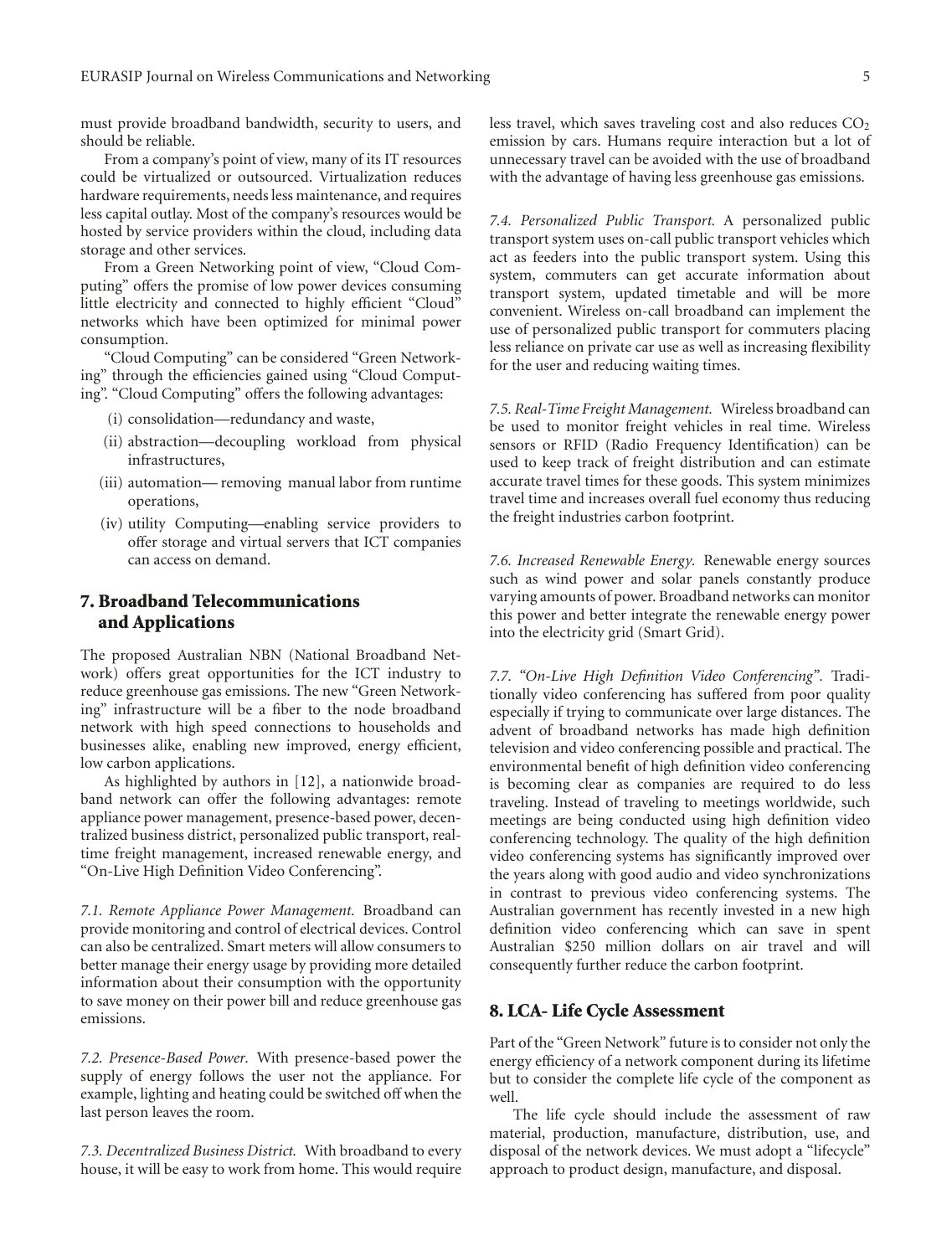| Standard                                                        | Organization                                    | Objectives                                                                                                        | Items rated                                                                            |
|-----------------------------------------------------------------|-------------------------------------------------|-------------------------------------------------------------------------------------------------------------------|----------------------------------------------------------------------------------------|
| Energy star rating                                              | Australian government                           | Set energy rating for<br>household appliances                                                                     | Household appliances                                                                   |
| Green Grid                                                      | Consortium of IT companies                      | Define meaningful,<br>user-centric models and<br>metrics                                                          | Data center efficiencies                                                               |
| Iso <sub>1400</sub>                                             | Iso standards body                              | Establishe standards for<br>environmental management<br>systems                                                   | Environmental auditing,<br>environmental labeling,<br>assessing lifecycles of products |
| Epeat (Electronic Product)<br>Environmental Assessment<br>Tool) | "Social benefit" not-for-profit<br>organization | Help purchasers evaluate,<br>compare and select electronic<br>products based on their<br>environmental attributes | Desktop computers,<br>notebooks and desktop<br>monitors based                          |
| Climate savers                                                  | Started by google and intel in<br>2007          | Reduce computer power<br>consumption by 50% by 2010                                                               | Desktop computers, servers,<br>monitors                                                |

Table 1: Green Network Standards.

eWaste is another important issue that needs to be considered as part of LCA. Programs such as BYTEBACK are helping to environmentally dispose network devices. Byteback is a free computer take-back program to help people dispose of end-of-life equipment [13].

Responsible computing companies are allowing customers to return end-of-life products at no cost. These programs are compliant with WEEE (Waste Electrical and Electronic Equipment) and ROHS (Restriction of Hazardous Substances) recycling laws [14].

#### **9. Green Network Performance Measurements**

To enable a "Green Network", we must be able to monitor and measure the savings associated with our green networking strategies in place. A network energy efficiency baseline must be established from which we can measure improvements and compare them with the baseline. We must look at ways to develop meaningful measurements to measure such power savings. In a low carbon "Green Networking" environment, instead of considering bits per second (bps) we might need to consider watts/bit to measure energy inefficiencies or perhaps a better indicator would be bits per  $CO<sub>2</sub>$  (b/co<sub>2</sub>).

There are several Government and Non-Government organizations working on and producing "Green Networking" standards. Some of these standards are compulsory and some are voluntary certification programs. Some of these standards include Energy Star Rating, The Green Grid, ISO 1400 Standards, EPEAT, and Climate Savers (as shown in Table 1).

*9.1. Energy Star Rating.* Energy Star is an international standard for energy efficient consumer products. The Australian state and federal governments are considering making Energy Star standards mandatory for computer and monitors sold from October 2009 within Australia. Energy rating labels similar to those on consumer appliances would be attached to computers. Further details can be found in  $[15]$ .

*9.2. The Green Grid.* The Green Grid [16] had taken up the challenge of developing standards to measure Data Center efficiency, which include both the facility of the Data Center and the IT equipment inside the Data Center.

*9.3. ISO 1400 Standards.* The ISO 1400 environmental management standards [17] exist to help organizations to minimize their impact on the environment. There are several ISO1400 standards. Companies can apply to become ISO1400 accredited similar to being ISO 9000 certified.

*9.4. EPEAT.* EPEAT (Electronic Product Environmental Assessment Tool) [18] is a system to help companies evaluate, compare, and select desktop computers, notebooks, and monitors based on their environmental attributes. EPEAT is a registry with IEEE 1680–2006 complaint products. IEEE 1680–2006 is an IEEE's standard for environmental assessment of personal computer products, including laptop computers, desktop computers, and computer monitors.

*9.5. Climate Savers.* Climate Savers [16] is a nonprofit group of consumers, businesses, and conservation organizations dedicated to promote smart technologies that can improve the power efficiency and reduce the energy consumption of computers.

#### **10. Ubiquitous Green Networking**

Mark Weiser in [19] introduced the concept of Ubiquitous computing in the 1990s as computing anywhere at any time. In a ubiquitous networking environment, the system makes decisions based on user activity. A ubiquitous sensor network infrastructure consists of sensors that monitor and sample the environment.

*Ubiquitous green networking* can be used to monitor and make decisions about energy use to produce highly efficient systems. Within the home, office, or public spaces, ubiquitous green networking can monitor energy consumption to make intelligent decisions based on user activity to minimize energy use.